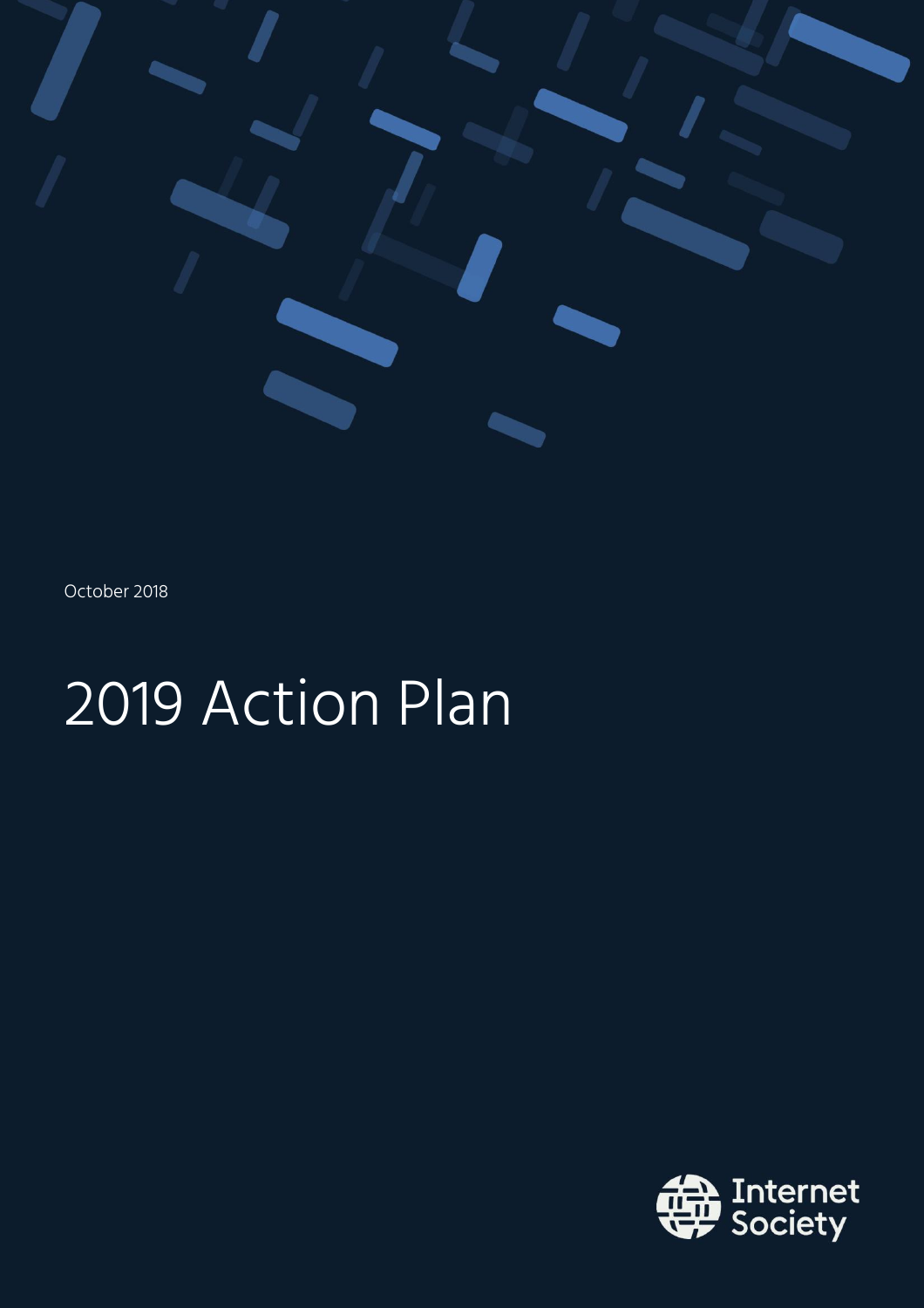## Table of Contents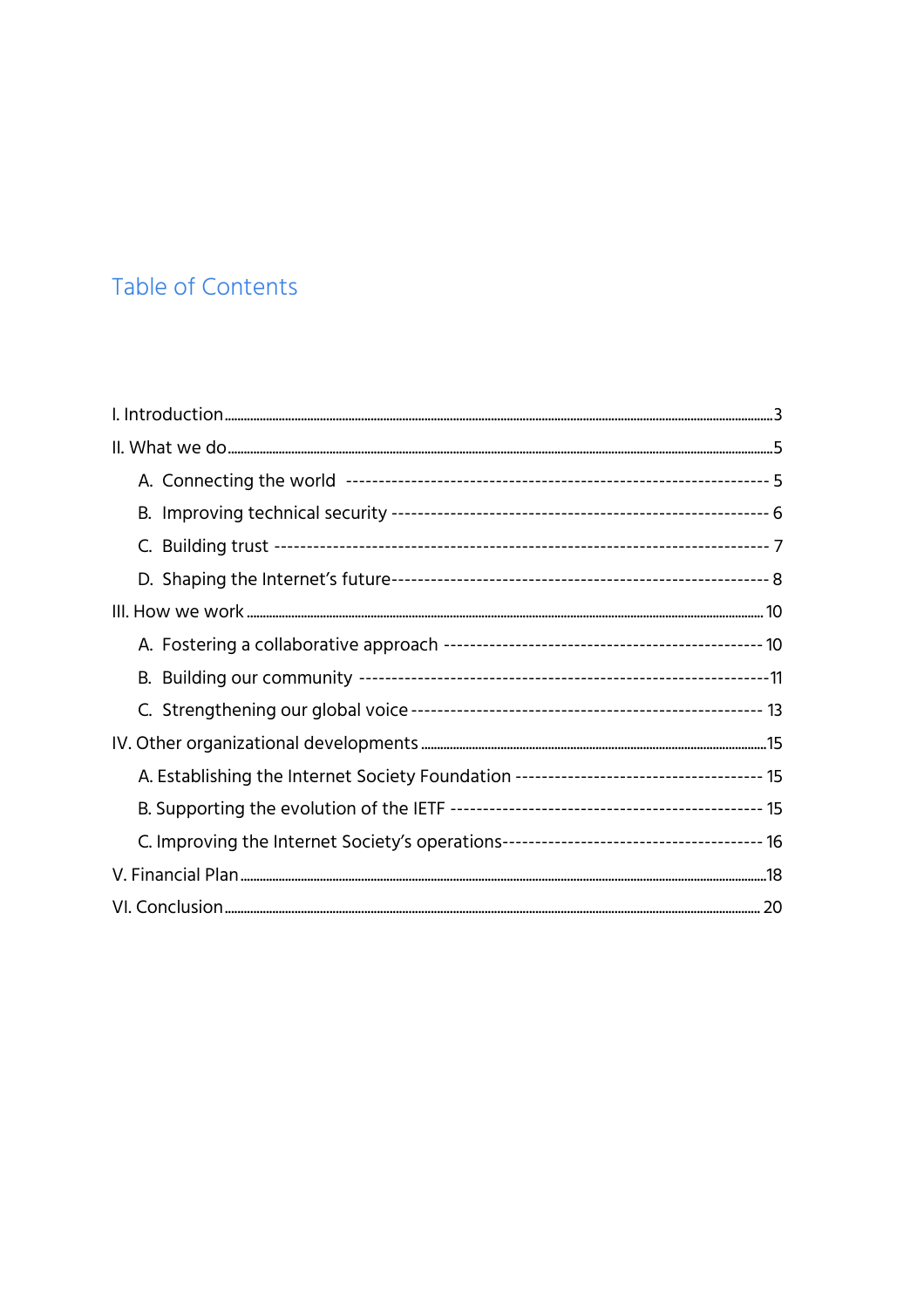## I. Introduction

The Internet Society's Mission and Vision define what we do. They tell us to ensure the Internet is open, globally-connected, secure, and trustworthy for everyone. This is our enduring goal—it is our "why"—and it serves as the organizing principle for not only what we do, but also how we work. That goal determines what we must do in 2019.

The 2019 Action Plan builds on what we did in 2018. It takes for granted that the basic aims of 2018, which were in keeping with the Internet Society's goals throughout its history, are broadly correct. But this plan applies the lessons from 2018. To begin with, this plan makes a distinction between what we do and how we do it. Second, it refines the campaign-led approach, which helped break down internal barriers, by defining the criteria for success or completion. Finally, this plan contemplates some changes to the organization of the Internet Society to address functional gaps that became clear in 2018.

What we do will see us continue to focus on connecting the world, on improving the technical security foundations of the Internet, and on building trust in those core Internet functions. These interrelated areas encompass the most important issues of access and trust facing the Internet today, and they provide the framework for organizing our work. Of course we must anticipate upcoming challenges and opportunities, so we also will work to understand and thereby be prepared to shape the Internet's future.

How we approach our work is just as important as what we do. We seek collaboration with all who share our central goal; we also support and build our community, so that we work together to extend our influence and reach around the world. And we will continue to invest in strengthening our global voice so that we speak consistently, clearly, and courageously on the issues that are most important to us.

We believe an open, globally-connected, secure, and trustworthy Internet produces a positive impact in the lives of people. It is already an important part of the lives of more than 3.5 billion people around the world, but a nearly equal number remain unconnected. This gap denies people opportunity and fails to develop a large amount of human potential. This plan serves as our roadmap for our work in the year ahead to close this gap between the world of today and our vision for the future.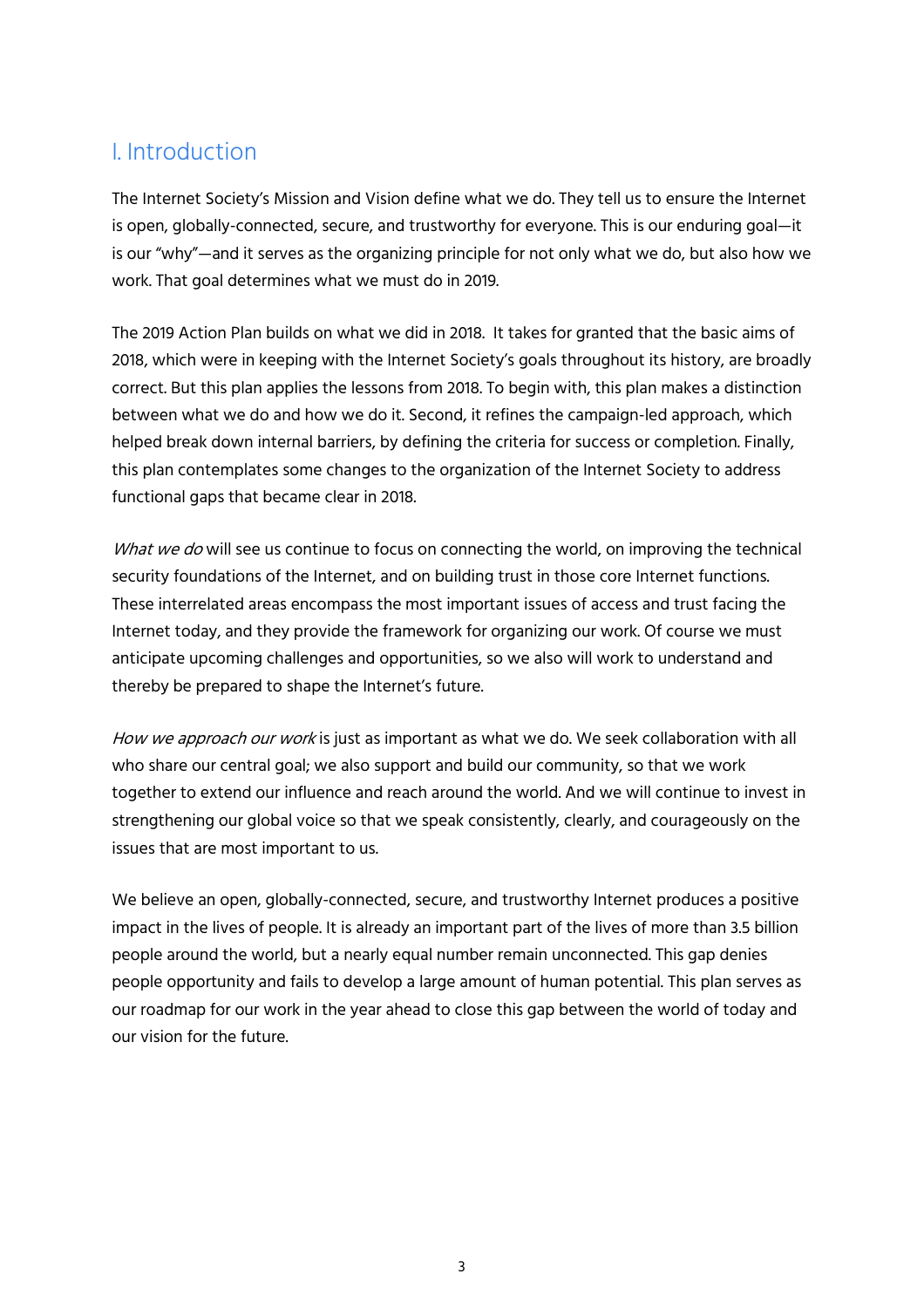

# An open, globally-connected, secure, and trustworthy Internet for everyone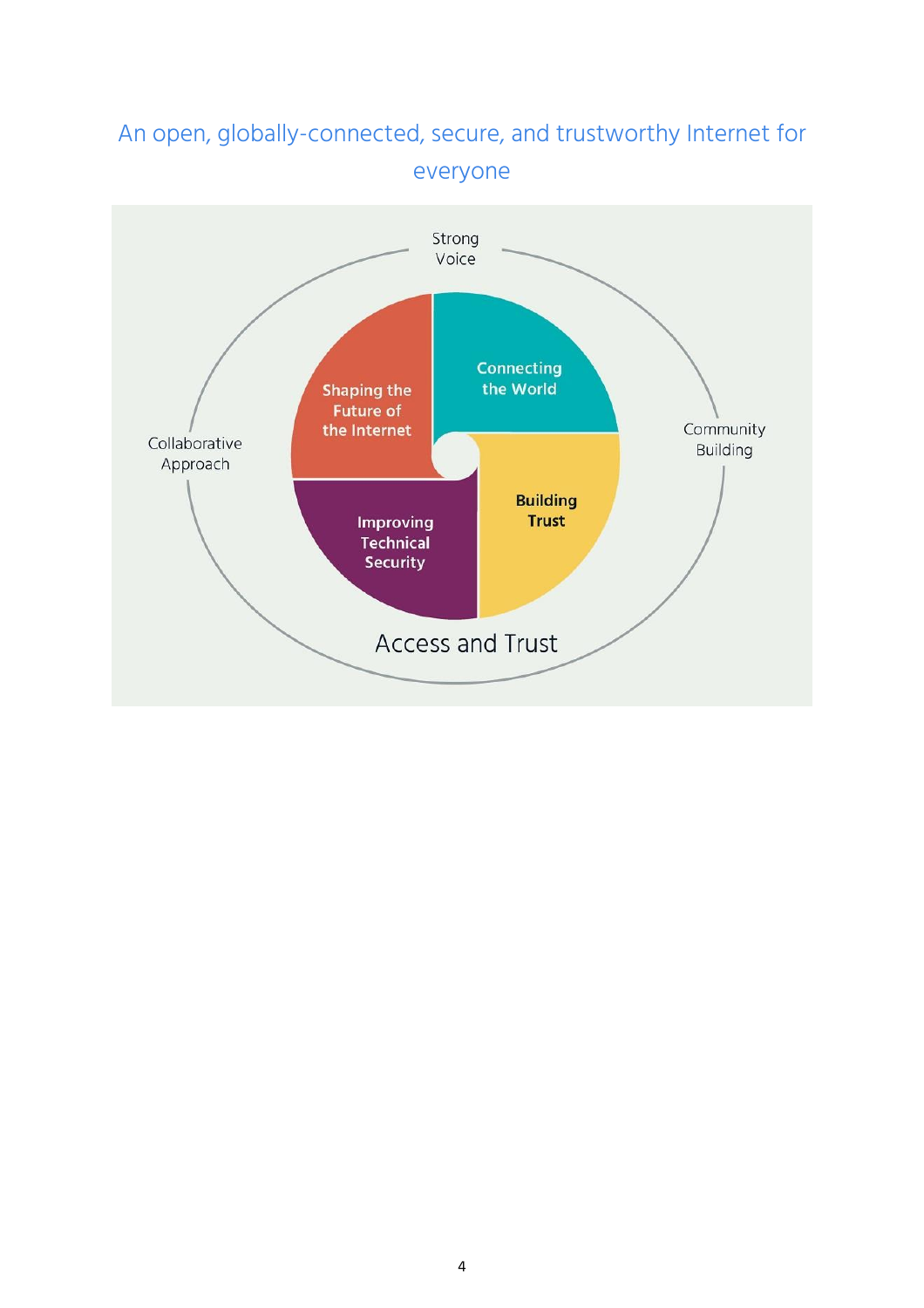## II. What we do

The section below describes key priorities for what we will do across our four focus areas in 2019. Each area includes specific activities for these priorities. Each area also includes details about the ways by which we will assess how well we are progressing against our objectives for the year.

#### A. Connecting the world

One of the earliest priorities of the Internet Society was to increase the reach of the Internet. That priority continues today because *the* Internet is for everyone. Every last person on the planet is part of "everyone", and we won't rest until each person has the option of choosing to be connected. We promote policies and build communities to sustain an Internet that is a universally accessible platform for innovation, creativity, and economic opportunity. We advance the development and application of Internet infrastructure, technologies, and open standards to enable an open Internet for all.

The most prominent part of our investment in connecting people in 2019 remains our campaign in favor of community networks. In 2018, we undertook successful efforts to support the creation of community networks. In the coming year we will shift our work by establishing enduring technical, policy, and regulatory frameworks that will help communities of the world connect themselves. The whole Internet community—a global, self-sustaining community of industry, governments, technical experts, policy makers, and the community members themselves—is needed to complete this work.

The culmination of this effort will be a global summit for this community by the end of 2019, hosted by the Internet Society. The summit will be the expression of a roadmap to advance community networks, and be a foundation for a community-driven organization of community networks to implement the roadmap. We have set intermediate objectives to ensure we are on track to achieve this result. These include garnering economic and political support for community networks. We will work to get at least four governments to express a willingness to use public funds (e.g. Universal service funds) for community networks. We also expect to have two international development agencies pledge to make community networks part of their funding portfolios.

Additional priorities in 2019 for our Connecting the World focus area will include continuing to strengthen interconnection and peering ecosystems around the world:

Continuing our support and development of Internet exchange points (IXPs). We previously shifted away from direct involvement in this area, but are continuing to support others in their efforts. Success will be measured by observing the ongoing viability of IXPs where we have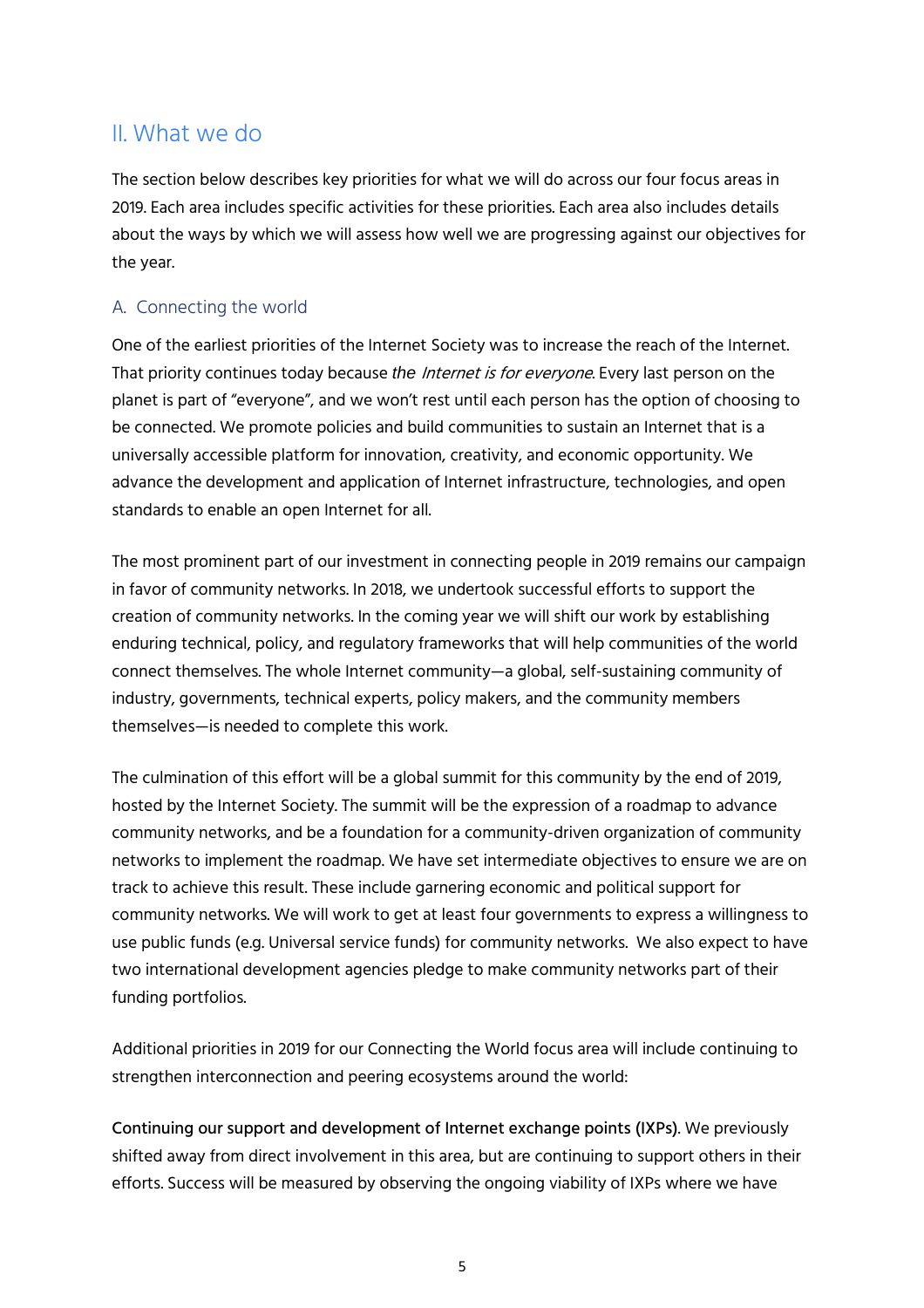been involved, as our involvement declines. Our goal is that 80% of African Internet traffic remains in Africa.

Collaborating with Facebook in Africa. We will provide equipment, build capacity, and promote best practices to scale the technical operations of at least 10 IXPs in Africa. We will also support the 2019 edition of the African Peering and Interconnection Forum (AfPIF) with a goal of attracting 20% more participants than in 2018.

Training and skills development, in collaboration with other capacity-development organizations. Success will be measured by the incorporation of trainees into direct network operations, and also by the use of previously-trained people as instructors in subsequent training sessions.

Continued support of forums like the African Peering and Interconnection Forum (AfPIF) and the Indigenous Community Summit (ICS), including ensuring evolution towards becoming true community events. Success will be measured by the extent to which organizations other than Internet Society are involved in operating the events.

Because our efforts on community networks are maturing, 2019 will also be a period of research for viable future efforts. For example, a focus on connecting schools and children, increasing accessibility, or addressing the connectivity needs of displaced people might provide another fruitful approach to promoting connectivity. During 2019 we will conduct research, collect data, and run pilot activities in order to properly assess different options and alternatives that will inform our planning for 2020 and beyond.

#### B. Improving technical security

Global infrastructure is required so that Internet endpoints without a prior relationship can communicate in a trusted and secure way. Unmediated connections are a hallmark of the Internet. Technologies such as encryption infrastructure, time security, and identity and authentication functions comprise the necessary infrastructure. It is this shared connectivity and trust infrastructure that enables a trustworthy and secure Internet for everyone, so it is where we will focus our efforts in 2019.

To that end, the Mutually Agreed Norms for Routing Security (MANRS) campaign, successful in 2018, continues in 2019. MANRS has historically focused on measuring companies' and organizations' commitments to take action. This theme will continue in 2019 with a goal of doubling the number of MANRS members by the end of the year. We will also engage the community in discussions with the aim of establishing a governance model that supports a sustainable MANRS community, so that the project does not need further incubation.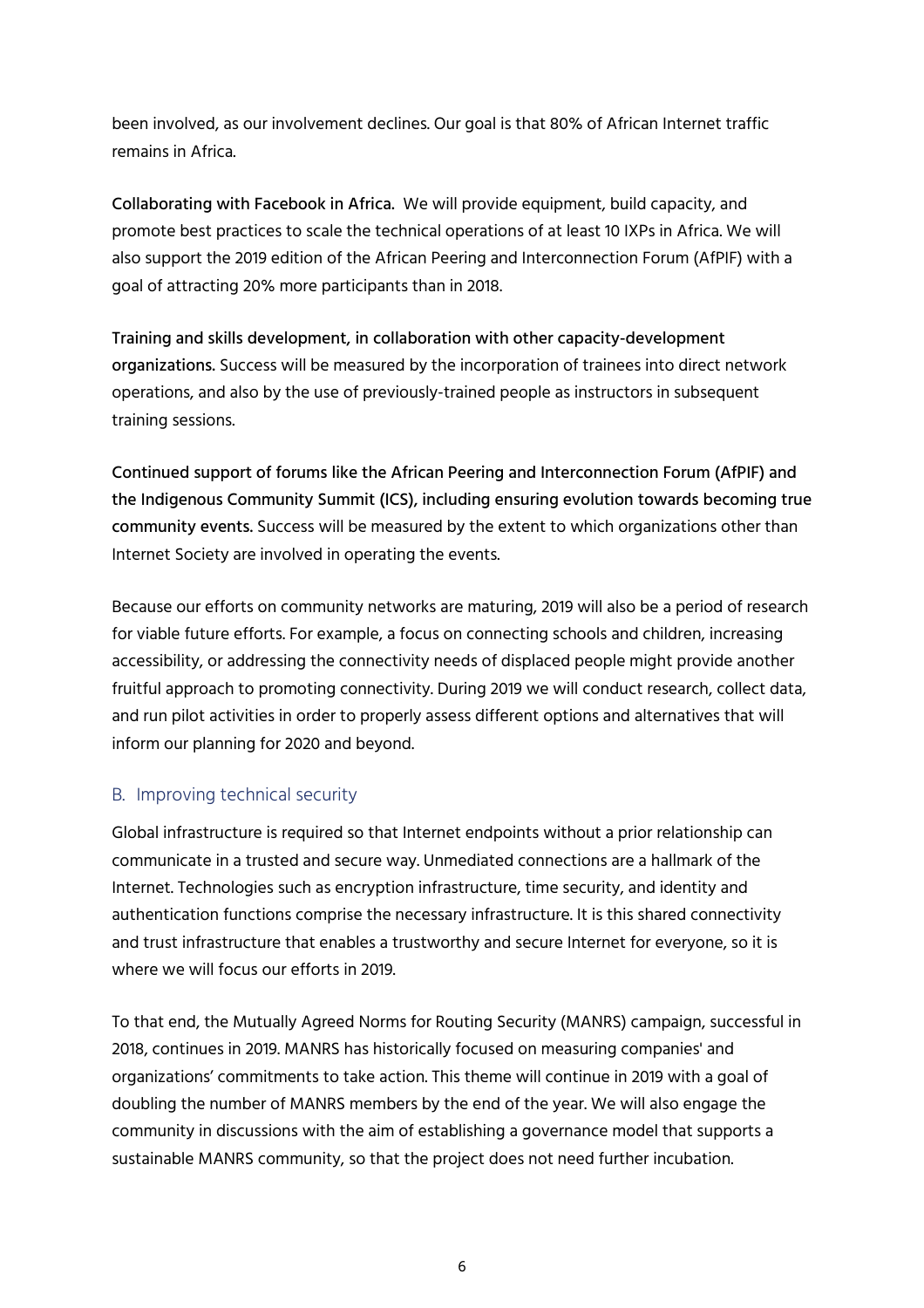Beyond strengthening the community, the deployment of the MANRS Observatory in 2019 will permit something more dramatic: the ability to note how many routing leaks happen on the Internet, whether there is a downwards trend in such failures, and whether the efforts of MANRS (and other routing security efforts such as route signing) appear to make any difference. For the first time, we will be able to report to the Internet community about the outcomes of MANRS. This will allow a mid-year decision on where MANRS will go next: whether there are new norms to embrace, or indeed whether MANRS can be effective at all.

Beyond MANRS, we will work within various communities to create the technical and policy building blocks that allow trust infrastructure to be developed, promoted, and implemented. We will continue to support developments that are needed for confidential end-to-end communication. We will examine the deployment issues surrounding network time synchronization security mechanisms. At the beginning of 2019, we will undertake an effort to identify and report the hurdles in standardization, usability, software availability, and operationalization, and to identify next steps; the report will be complete and published by the end of the year. More generally, we will develop a methodology for identifying how certain trust technologies can be deployed effectively, and test the methodology's utility in improving those technologies.

As ever, Internet Society staff will contribute to the development of best practices or technical standards resulting in standards that are secure and deployable in global setting. We will assess potential deployment issues in the deployment of new standards such as Transport Layer Security (TLS) 1.3, and Domain Name System (DNS) over TLS and HTTPS. To reach communities such as network operators, we will use the proven Deploy360 Programme channels to report on these issues and to drive deployment of these and other trust technologies.

In addition, we continue to advocate for the importance of security and trust in the components and operations that make up the Internet's infrastructure. The adoption and implementation of industry and community-wide norms of behavior that protect the public core, including in the international security community, is an important objective in that context. Not only will we continue to advocate strongly that trust in the Internet's infrastructure is an important foundation for the Internet itself to be secure and trustworthy, but we will continue to seek technical and policy levers that affect the ecosystem positively.

#### C. Building trust

Trust is the key issue in defining the future value of the Internet. The Internet Society's policy agenda on trust is guided by our "Policy [Framework](https://www.internetsociety.org/resources/doc/2016/policy-framework-for-an-open-and-trusted-internet/) for an Open and Trusted Internet". This document underscores the challenge that diminishing trust presents to the Internet. And, it provides a blueprint for addressing the complexities of establishing the solid foundation of

7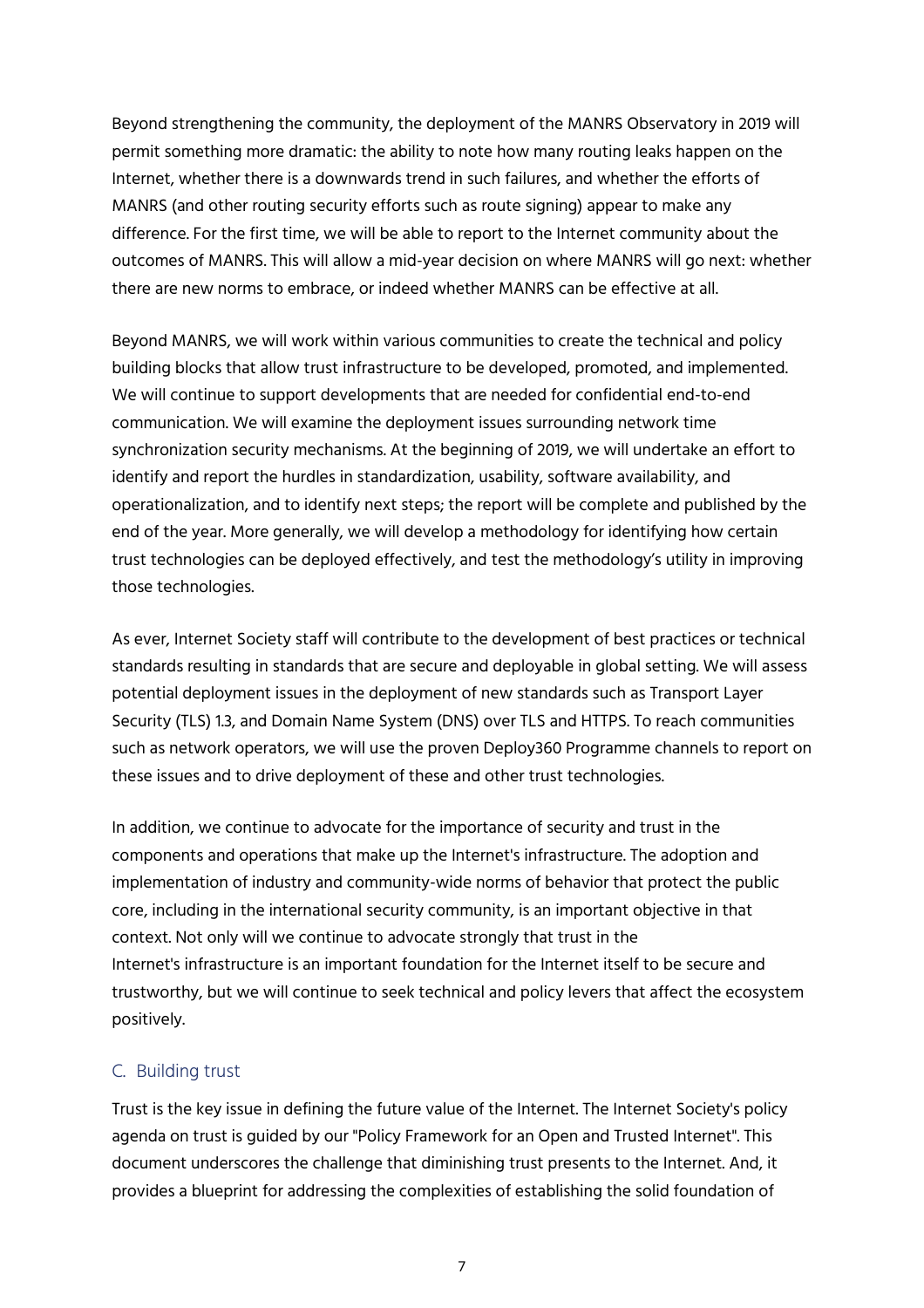trust required to realize the Internet's full potential. At its core, trust is created by taking responsibility for securing that piece of the Internet for which one bears responsibility, and by being held to account when one doesn't.

Among our activities for 2019 in this focus area, we will prioritize improving the security posture of producers of Internet of Things (IoT) devices. The goal is to make IoT security a differentiator for consumers. We will use the Online Trust Alliance's (OTA) trust framework as a cornerstone of an expanded IoT-focused effort. For example, we have set a goal of obtaining commitment to the OTA's IoT Framework from at least five manufacturers of IoT devices by the end of 2019, representing at least 10% of their segment in the consumer market. We believe such penetration is enough to influence the market in a desirable direction. We will test at least ten consumer IoT devices against the IoT Framework, and we will further the adoption and advocacy of the IoT Framework through workshops and training that empower others to advocate for IoT security. Finally, we will help make security and privacy a purchasing consideration for consumers of IoT devices, with the aim of raising consumer awareness in targeted demographics by 20%.

As part of this priority focus area, and beyond IoT specifically, we will continue to grow the OTA as a vibrant community of enterprises and businesses that care about a trusted Internet and that are ready to lead by example.

We approach the critical issue of trust from many dimensions. Beyond consumers, we provide a home for the Network and Distributed System Symposium (NDSS). NDSS is a top academic conference on network and systems security, with a unique open-publication policy. This conference not only attracts top researchers from around the world, but shares contributions in a way that promotes diffusion of information to industry and beyond.

In addition, we will continue our work in the Global Commission on the Stability of Cyberspace (GCSC), and contribute to the global norm development around Cyber and International Stability. We will of course continue to weigh in on discussions around privacy, identification, and encryption in various policy-oriented forums. We will continue to speak out against Internet shutdowns, lending our technical expertise to communities impacted by government mandated disruptions of Internet access. Where applicable we will contribute to trust-enabling technical developments, such as technologies that enhance transparency or improve privacy.

#### D. Shaping the Internet's future

As does every technology, the Internet has grown, evolved, and adapted to new technologies and new uses. As a global infrastructure, the Internet is also shaped by economic and policy forces. A key part of the Internet Society's work is to understand and anticipate how these various factors might affect the Internet's future, and work to ensure changes do not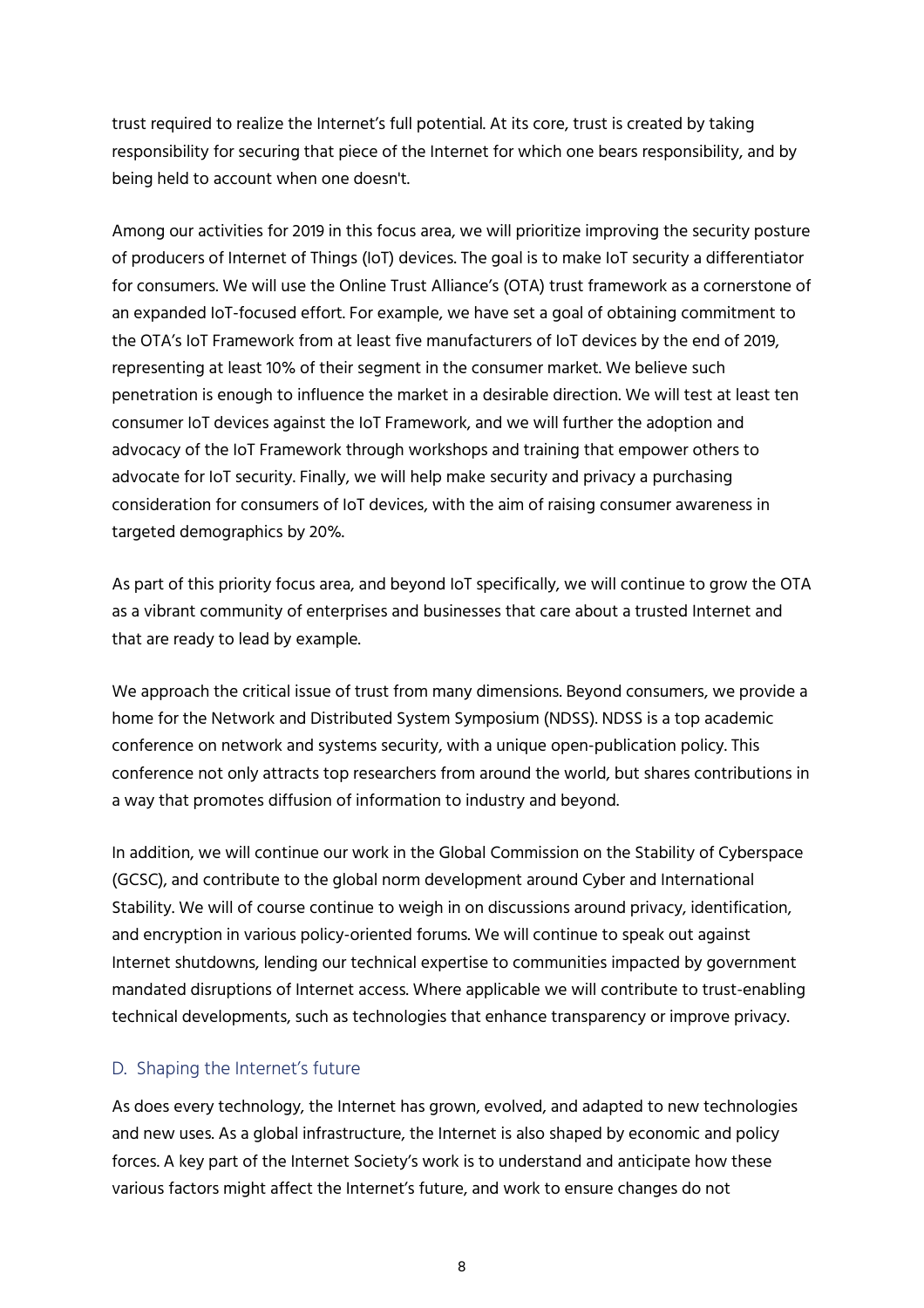undermine the key attributes that have allowed the Internet to thrive over the past three decades.

The <sup>2017</sup> Internet Society Global Internet Report: Paths to Our Digital Future underscored that emerging trends (such as the Internet of Things) have the potential for great benefit, but also carry with them risks to the Internet itself. That observation led the Internet Society to attempt to do something about the issues, through the effort on IoT security. Similarly, the upcoming *Global Internet Report* looks at how consolidation—including growing forces of concentration, vertical and horizontal integration, and fewer opportunities for market entry and competition might influence the Internet's fundamental technical properties, shape the role of Internet stakeholders including governments, and affect Internet users themselves. The insight gained from these reports informs the Internet Society's work in 2019.

During the upcoming year, based on issues raised the soon to be released Global Internet Report, we will improve our understanding of how consolidation at all layers of the Internet could shape not just the ways in which the Internet is used by people around the world, but its future technical evolution in the next three to five years. Our 2019 efforts will focus on understanding these issues, and on steps that may need to be taken to address the impact of consolidation on users, including opportunities it might bring.

Specific activities in 2019 will include a broad-ranging effort to clearly formulate the issue of consolidation so that directed research can be undertaken to understand how it might affect the Internet in the future, and what steps may be taken to ensure the Internet remains an open global platform for permission-less innovation. The understanding gained through this effort will be applied across the organization, for example in our work within policy forums where governance decisions that may affect the Internet are made.

We continue to ensure that our baseline understanding of emerging issues is current by working through the community. This is part of *how* we work. Staying abreast of topics of consequence is critical to informed and coordinated approaches to issues that cut across policy and technical fields. But, given the breadth of issues in play, we know we must be smart about our efforts. Therefore, in 2019 we will develop criteria by which we evaluate which industry, technical, and policy events we participate in, and how our participation there is reported to the rest of the organization. We will publish that for our communities to understand, so that our members and Chapters have a clear idea of why staff participate in some venues, and not others.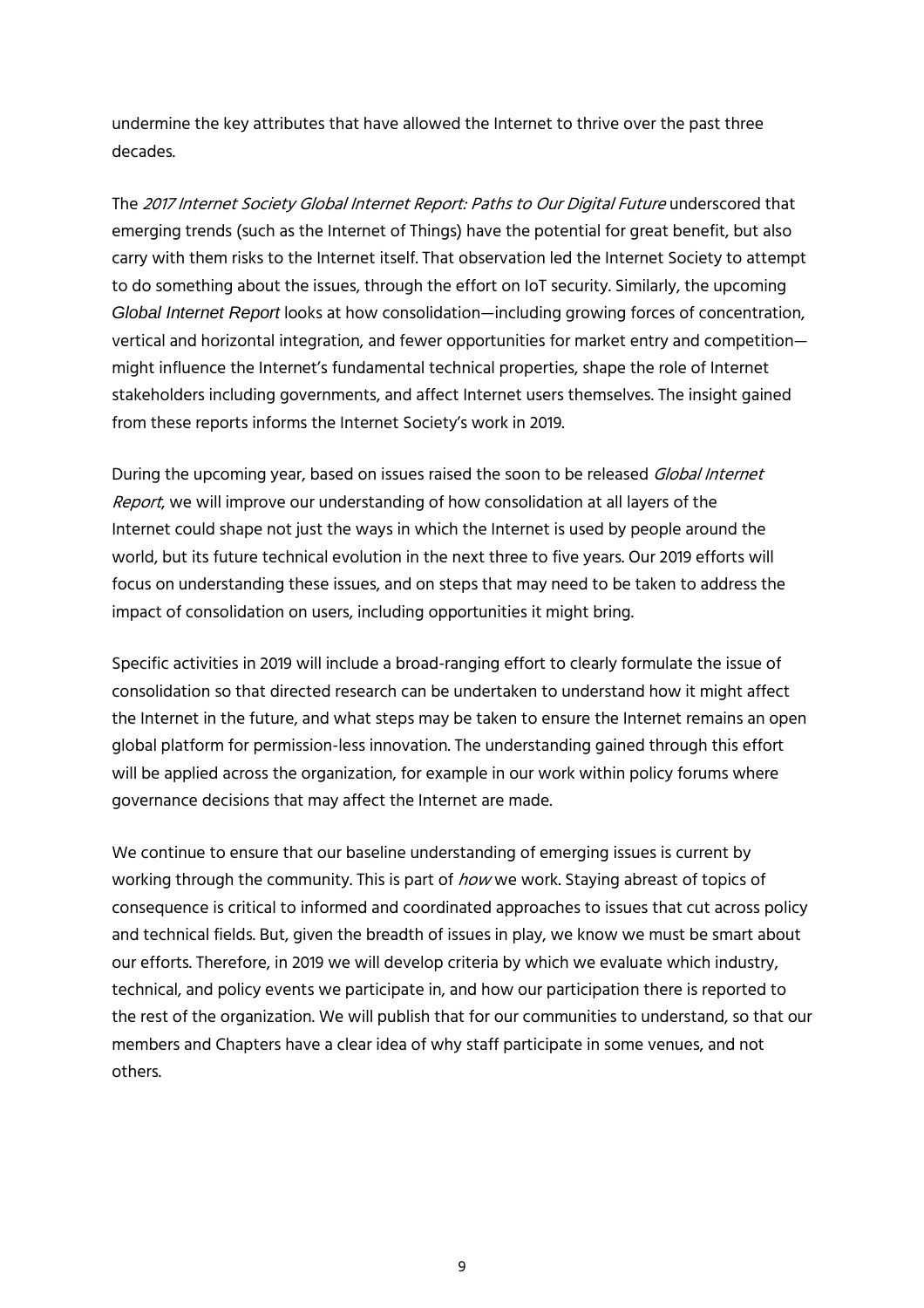### III. How we work

How we work is as important to our shared success as what we do. The section below outlines the approaches we intend to take to our work in the year ahead. As with the section above, specifics of how we will embody these approaches, including measures for how well they are being realized, are outlined below.

#### A. Fostering a collaborative approach

The Internet is a network of networks, so it can only work by voluntary efforts. Our vision is to keep the Internet governance ecosystem decentralized, collaborative, and multistakeholderbased by demonstrating the value of this approach and strengthening the role of the Internet Society as a trusted steward of the Internet. One of our priorities is to ensure the roles and responsibilities of different stakeholders are respected. For example, governments should not interfere with the day-to-day technical management of the Internet. This notably implies ensuring the independence of the Internet's technical standards-setting processes, such as those within the Internet Engineering Task Force—which we promote as a model of multistakeholder processes.

Collaborating with the IETF as it updates its administrative structure, we will maintain strong substantive ties. These will ensure that work in the IETF and the Internet Architecture Board (IAB) informs the work in the Internet Society and vice versa. Moreover, we will help promote the work of the IETF to raise awareness among potential participants, and among policy makers who may not participate in the IETF, but whose work will benefit from understanding its role in the Internet ecosystem.

Beyond the IETF, we will support other communities that are key to the Internet. For example, we expect to continue to organize regular meetings to promote cooperation and coordination among the Internet's various technical bodies, such as the Regional Internet Registries and ICANN. We will also follow closely work in these organizations that affect the Internet's collaborative governance approach. Finally, in order to ensure that our efforts to develop leadership in the Internet community are successful, we will undertake a broad evaluation of all our Fellow and Ambassador programs to look for overall unity of purpose. A proposal for how to proceed will be available no later than Q3.

In addition, we need to be vigilant in 2019 that new regulations to address emerging technologies do not result in harming the Internet. For this, we will work to make Internetrelated governmental processes more collaborative and multistakeholder-based. The end goal of this effort is to ensure these processes lead to sound policies that support the open, global Internet.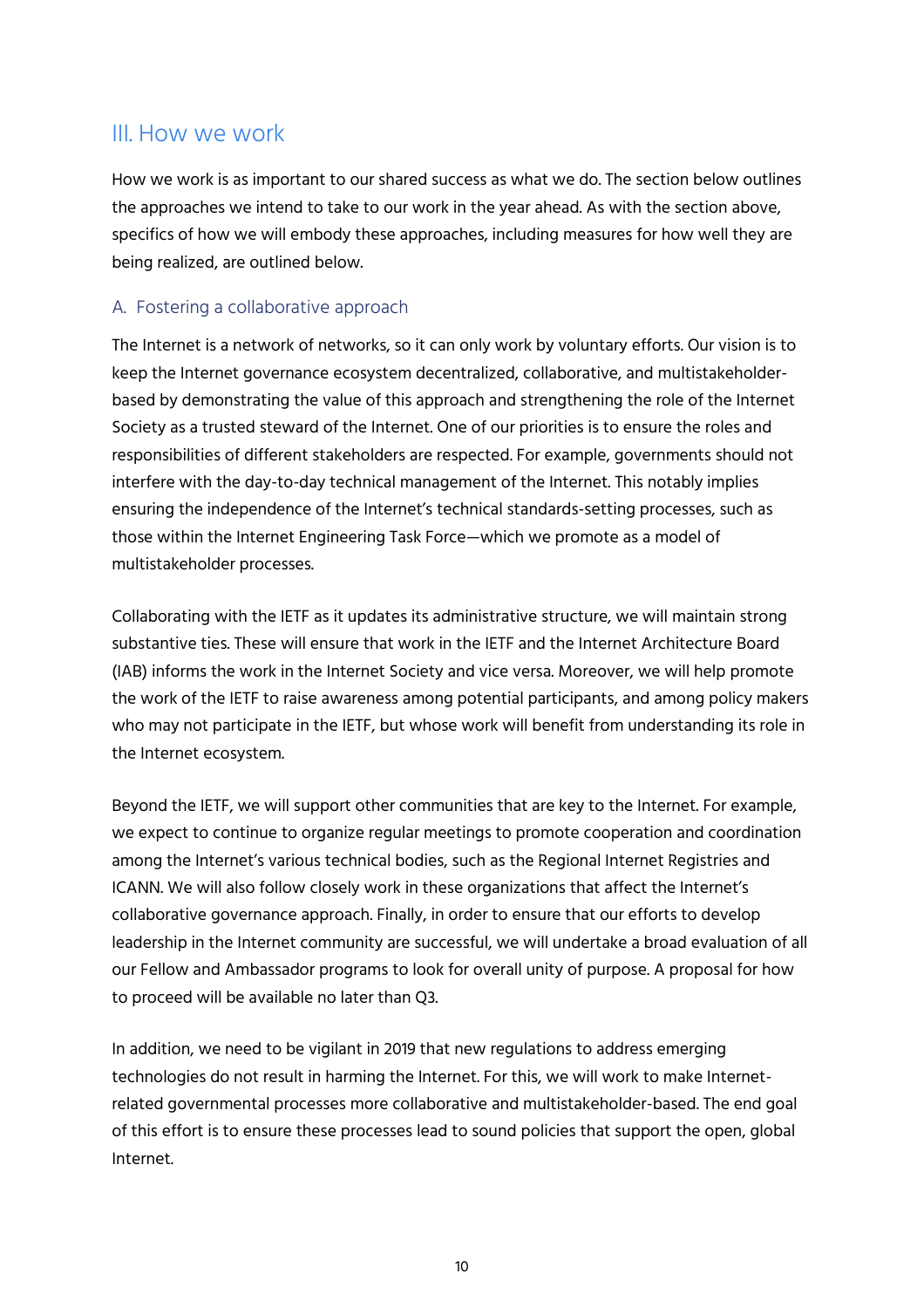Finally, we will work to promote the spread of the culture of multistakeholder governance. This will include using the Internet Society's standing in forums such as the International Telecommunications Union (ITU), the Internet Governance Forum (IGF), the Asia-Pacific Economic Cooperation (APEC), and the OECD. We will engage with national governments to encourage the application of the multistakeholder framework within their own policy setting processes. And, we will promote the multistakeholder approach by supporting participation by the technical community in key governmental discussions that could impact the Internet, providing information to Internet Society Members and Chapters to assist work with their own governments, and training key stakeholders on how to be effective participants in collaborative governance discussions.

We will measure our work in this area by the extent to which the multistakeholder approach is adopted by governmental processes related to the Internet. For example, we will assess whether forums such as the G20 and G7 are more inclusive, and the degree to which national governments engage in multistakeholder approaches on topics such as best practices for the Internet of Things. We will also directly measure the participation in programs such as the Policy Guests to the IETF, and whether our multistakeholder training program results in students putting skills learned in those workshops to use in their local environments.

One of the venues for collaboration across the Internet community has been the Internet Governance Forum (IGF), including various national IGFs. The Internet Society has observed more than once that the global IGF, in particular, would benefit from certain reforms. However, there have not been tangible changes to date. Increasingly, discussions about the most pressing issues facing the Internet are held outside the IGF, and these venues are often not as open or inclusive of a wide range of stakeholders. To be good stewards of our resources, in 2019 we will evaluate our level of staff participation in the global IGF, particularly considering its effectiveness in adapting to the changing global environment. We will also consider other opportunities that may be more effective in influencing global Internet policy issues. This revised approach will be prepared before the middle of 2019.

#### B. Building our community

We believe mobilizing people around the world is key to ensuring the Internet's future and that strengthening and increasing support for our membership community is key to the Internet Society's success. Therefore, bringing together and engaging with our community, especially our Members and Chapters, is one of our highest priorities. Beyond these, our Special Interest Groups, joined with innovative young leaders we support and Internet pioneers we recognize, form a uniquely broad coalition united in realizing the Internet Society's vision that the Internet is for everyone.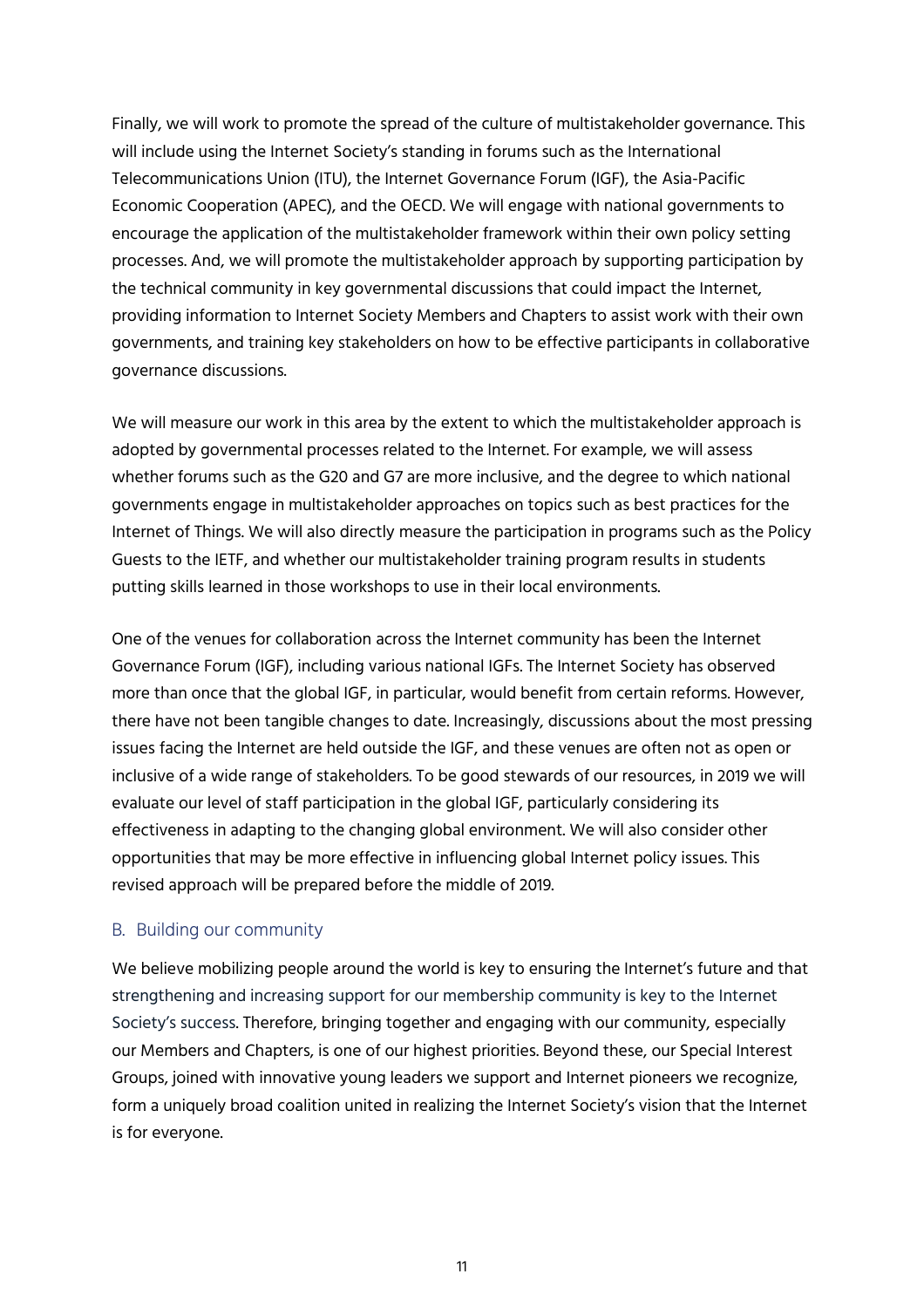Our work is shaped by the understanding that community is much more than belonging to something; it's about doing something together that makes belonging matter. Yet this is an aspiration we have not consistently achieved. Therefore, in 2019 we will improve our community engagement work by providing inclusive and innovative ways to involve our Community at all levels of our work to advance our mission and strategic objectives. We will continue to support Chapters as they make key contributions to our global priorities at the local level. We will reinvigorate our relationship with Organization Members and Partners as well as Individual Members, and we will develop our relationship with Civil Society to more closely align shared interests and priorities to increase the reach and impact of the Internet Society.

In order to achieve these goals, we will complete the realignment of staff functions in order to put membership support and Chapter support together. The effectiveness of the organizational change will be measured in engagement with Chapters (including the health ranking of Chapters) and the successful implementation of an improved organizational membership experience. That improved experience is expected to make organizational membership more attractive, which will be indicated by increased member numbers and increased revenue from members.

Creating and fostering connections and engagement across our global community is equally important. We will build links among the Internet Society community through our support of the work of the Chapters Advisory Council, and by funding and developing resources and activities such as regional events and fellowship programs to enhance Chapters' capacities and increase Chapters' abilities to act as advocates for the Internet. Strengthened Regional Bureaus will serve as important conduits and catalysts for integrating and tailoring local priorities, perspectives, and capabilities into Internet Society activities and processes.

We will also more closely connect our Individual Members, Organization Members, Partners, and staff by fostering ways for members to engage with each other to develop, promote, and advocate for real-world best practices that support our activities and campaigns. This will include strengthening the integration of the Online Trust Alliance Initiative in our global community to provide a model for collaborative and focused engagement that we believe should be adopted and replicated in other areas of the Internet Society's work. More broadly, and developed in collaboration with the Organization Members Advisory Council, a strategic partnership model for Organization Members and Partners will provide an avenue for organizational engagement and participation in our work and provide diversification of revenue. Individual Members are another critical part of our community: they are our feet on the ground supporting our mission and objectives across the globe. We will develop an individual membership recruitment and engagement plan to rebuild and expand our membership.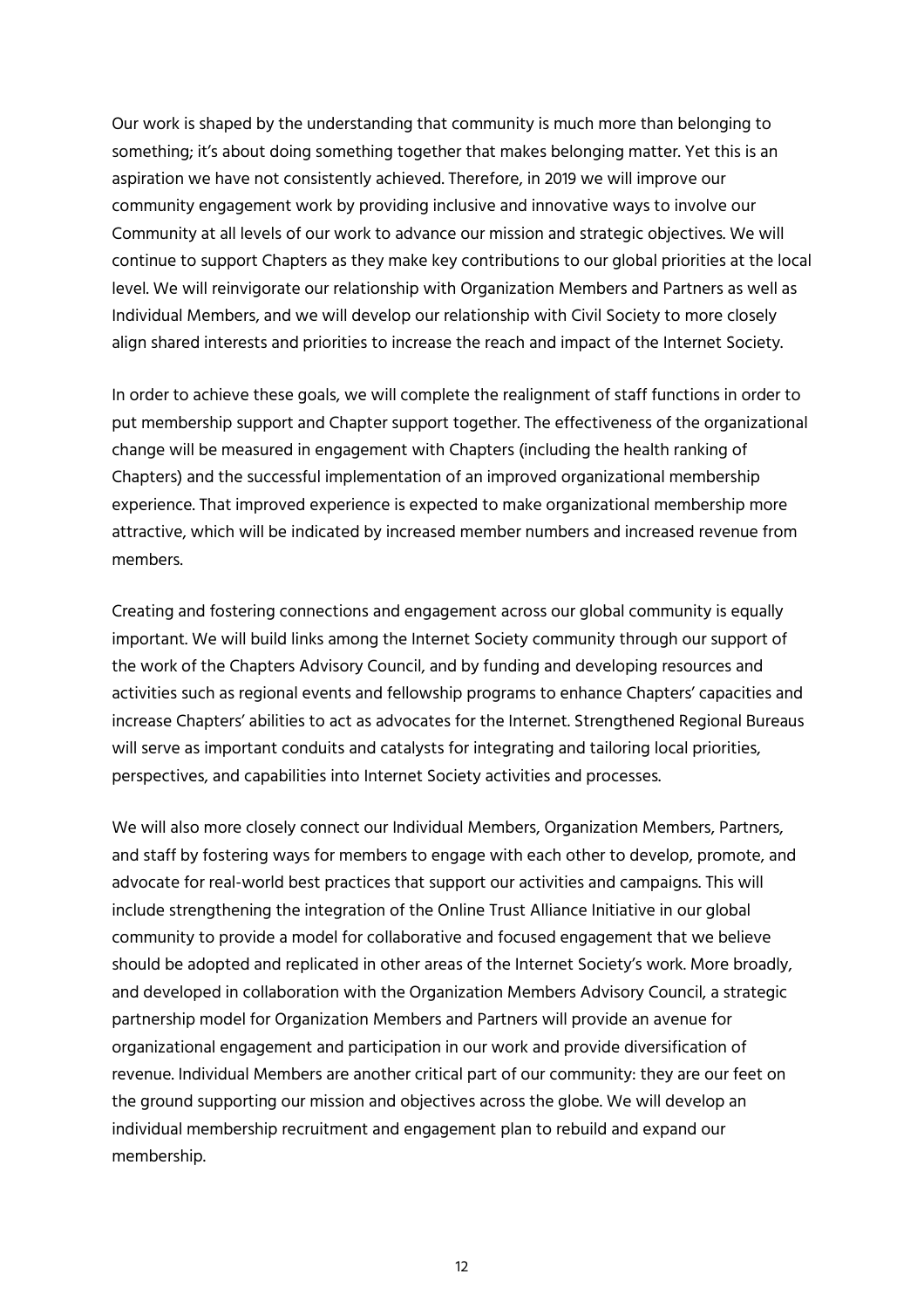It is apparent that there are activities that many of our members and Chapters do not have the resources to do themselves, but that would benefit many of them. For example, many Chapters and members are inexpert in applying for funds available for their activities. In the first quarter of 2019, we will undertake an analysis of the feasibility of offering a "service bureau" function for the benefit of our Chapters and members. The global range of issues that the target audience may face may present challenges, but we will continue to look for ways that the Internet Society staff can better serve our wider community.

Beyond our membership, we will work to increase awareness with Civil Society organizations about the value of the Internet in advancing their work. We will engage with Civil Society more actively and consistently in multistakeholder discussions and in alignment with Internet Society priorities and programs. Our work on Sustainable Development will continue to show the impact of the Internet in the achievement and acceleration of the United Nations' Sustainable Development Goals through building partnerships and reaching communities that depend on the Internet to make a positive change in people's lives.

#### C. Strengthening our global voice

Doing work without letting anyone know about it does not encourage others to participate in the work. We have a refreshed brand identity, an improved ability to execute on communications activities, and a stronger external focus, so now we must make our communications more effective. We have the opportunity to ensure the Internet Society is the champion of the global Internet and the organization to which the world looks for direction in shaping its future.

In 2019, we will make our communications efforts more effective, speaking out clearly and boldly. Coordination and consistency will bring greater profile and focus to our global and regional presence. Clarity will ensure our messages are better and more broadly understood, ensuring more people have heard the changes we want. Boldness allows us to cut through others' noise and lead the way in achieving the outcomes we seek. We will work harder to place our work in the rapidly shifting global context, focusing on a mix of stronger messaging, improved use of digital channels, greater media engagement, and the creation of innovative and news-driven content that places us at the heart of important conversations about the Internet.

Our communications outputs will be carefully and strategically aligned with our organizational priorities and will be aimed at delivering the outcomes we wish to see across our programmatic focus areas. We will set specific, detailed targets and metrics for defined communications activities and workstreams. These will be drawn up on a case-by-case basis as part of our communications planning. For example, in planning for our engagement around a key conference, we may set a communications target of 2-3 C-level media interviews and resulting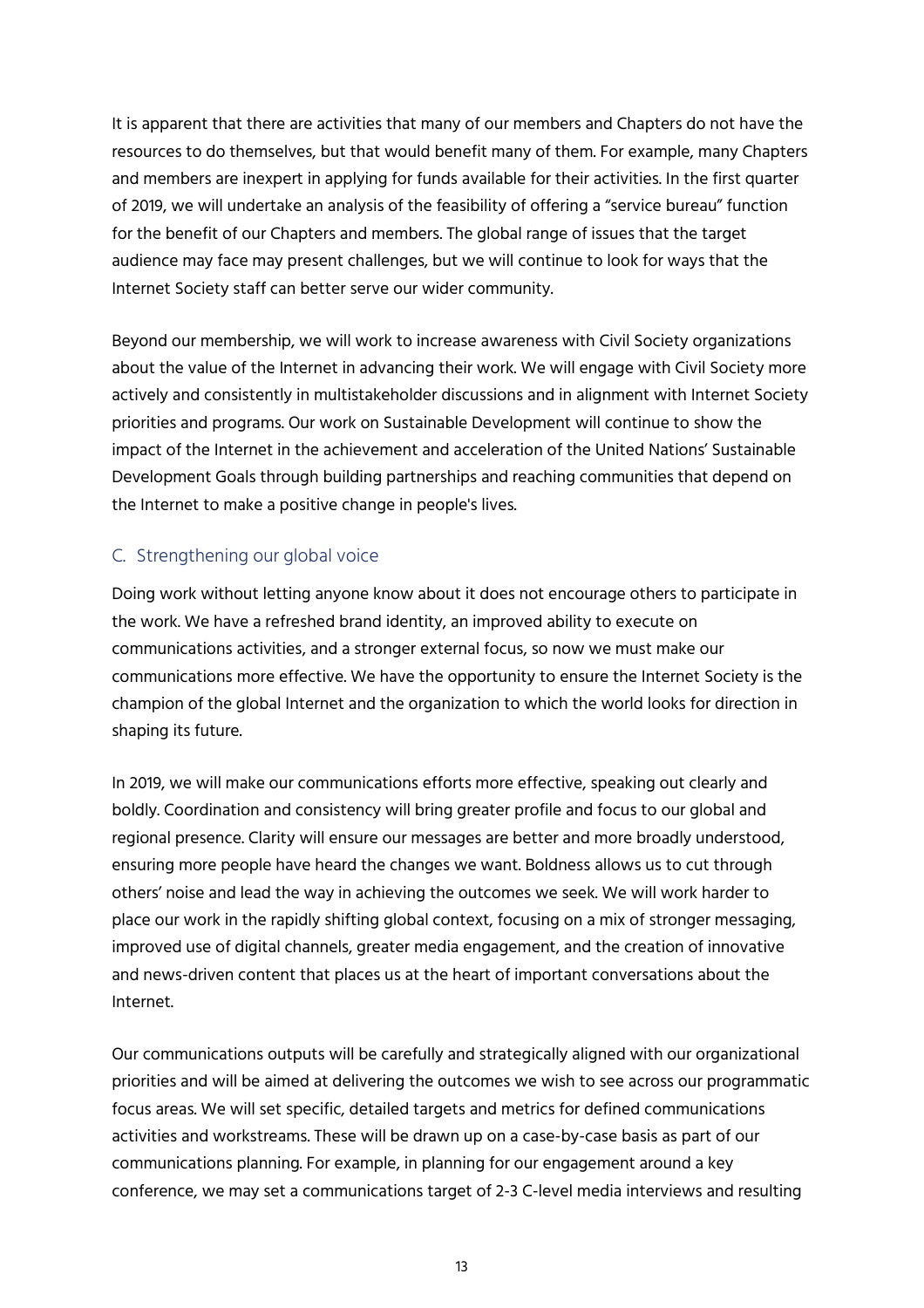coverage in relevant publications. A related metric may be that conference delegates reference, share, or amplify that coverage and reflect our message in their actions and outputs at the conference.

Beyond measuring at this granular level, we also will use high-level communications metrics for 2019 as a benchmark and management tool for evaluating the impact we are having more broadly. We will measure:

Website Engagement. We will measure the quality and quantity of traffic to our website, targeting 3+million page views in 2019, with a significant proportion on our campaign pages.

Media Footprint. Building on our use of traditional PR measurement tools (e.g. reach, net sentiment, message penetration) and the baseline measures established in 2018, we will track the value we create through media exposure and other earned channels, targeting quarter by quarter growth in qualitative and quantitative results and a 5% increase in performance by year end.

Social Engagement. As an extension of the social listening that we already carry out, we will improve alignment of our global and regional messaging, training, channel segmentation, influencer identification, and engagement with users. The success of this strategic drive will be measured by tracking against an average user engagement rate of 1.3% by June 30th, and 1.4% by December 31st, 2019.

Brand Health. Here we will set a composite benchmark and scoring system early in 2019 against which to measure our effectiveness and influence as an organization. Our brand health will be represented by a single consolidated metric made up of the multiple different measures we have across our social, PR/media and website communications disciplines. Through aggregation and analysis of these metrics, we will look to provide insight into our brand reputation, awareness, brand equity and brand positioning, targeting an increase of at least 3% in brand health by the end of 2019.

In this way, we can gauge our effectiveness through the impact of our global brand, the extent to which our messages are positively conveyed in the media, the levels of engagement we achieved on social media, and the reach of our online presence. Understanding these results will help us to deliver on our broader Strategic Communications objectives of building our global brand and reputation around the world, expanding our sphere of influence, and becoming better known as the organization that provides direction in ensuring that the Internet continues to exist as a resource to enrich people's lives, and as a force for good in society.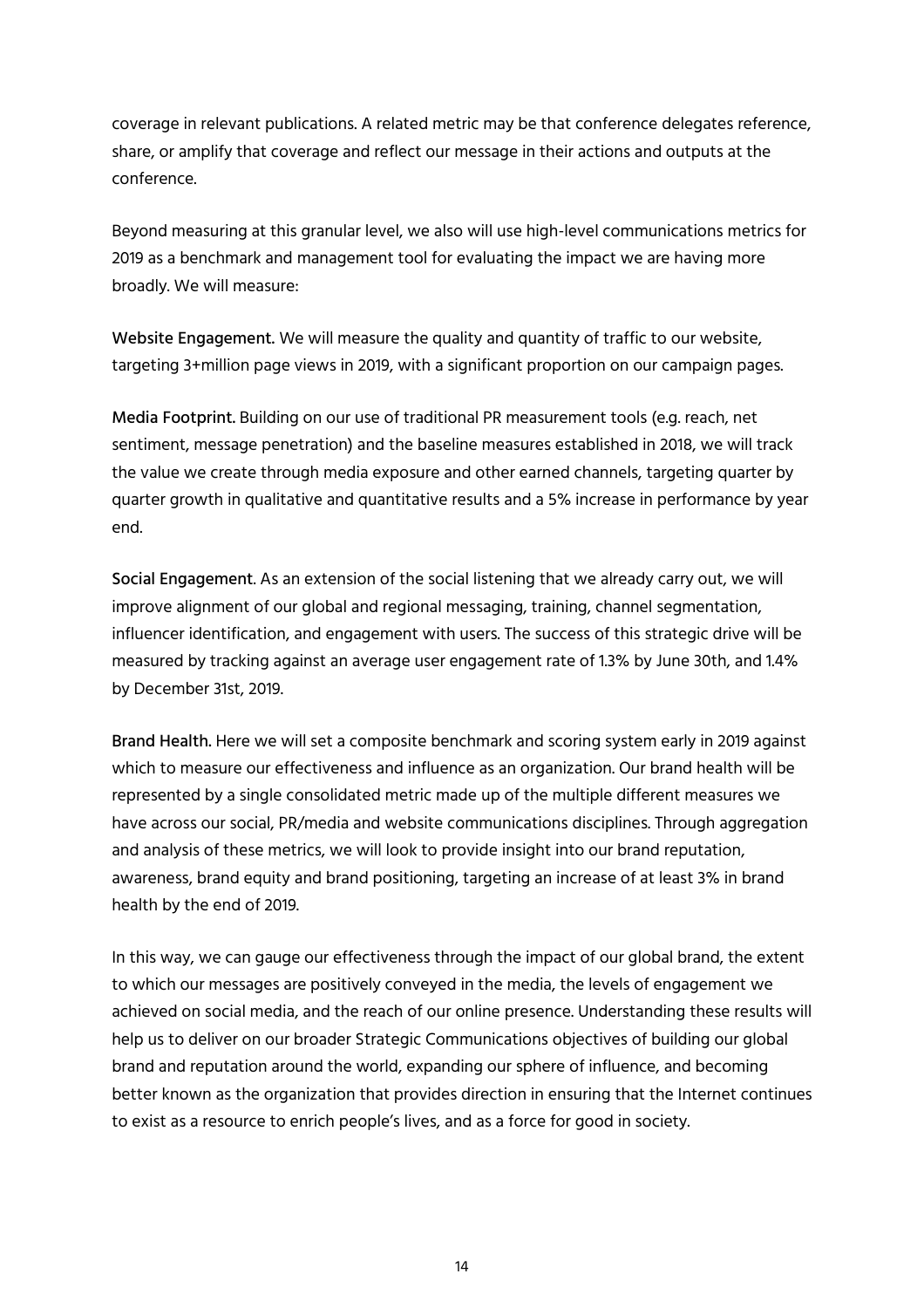## IV. Other organizational developments

Beyond setting out what we will do and how we do it, there are several organization-level developments that influence our work in 2019.

#### A. Establishing the Internet Society Foundation

Over the years, the Internet Society has supported inspirational work by people who believe in the power of the Internet. The launch of the Internet Society Foundation during the first quarter of 2019 will be a major milestone for our organization, reflecting the next step in our grantsgiving programs and opening new opportunities for initiatives closely aligned with our mission. As a central source for all of our grants programs, it gives us maximum flexibility to expand opportunities for our community and to extend our reach into new areas where we can make a positive impact.

The initial grant programs planned for 2019 include:

Chapter capacity building. Chapter grant funding for local and regional projects aligned with the Internet Society's mission.

Community capacity building. Support for broader initiatives that improve Internet access and bridge the digital opportunities gap.

Disaster relief and recovery. Support to partner efforts to ensure communities can be reconnected quickly after natural disasters.

Research. The Foundation will explore opportunities to fund research and strengthen research capacity across technical, economic and public policy topics.

Innovation. This fund will encourage and fund technology initiatives and innovative technologies that contribute to the open Internet.

The Foundation will also provide \$5 million to the newly-established IETF Administration LLC in 2019 and 2020 as part of the Internet Society's ongoing commitment to a strong IETF.

The Internet Society Foundation will be closely managed to maximize its impact and to ensure that we as an organization can learn what to do to operate a foundation. Specific measures to determine effectiveness will be the first priority for a planned Executive Director. This is an exciting new period in the Internet Society's history, where we will support and showcase the positive difference the Internet can make and deliver impact around the world.

#### B. Supporting the evolution of the IETF

Since its founding, the Internet Society has worked closely with and strongly supported the Internet Engineering Task Force (IETF). In 2018, the IETF reached a significant milestone in the process of evolving its own administrative structure to best suit the current requirements of its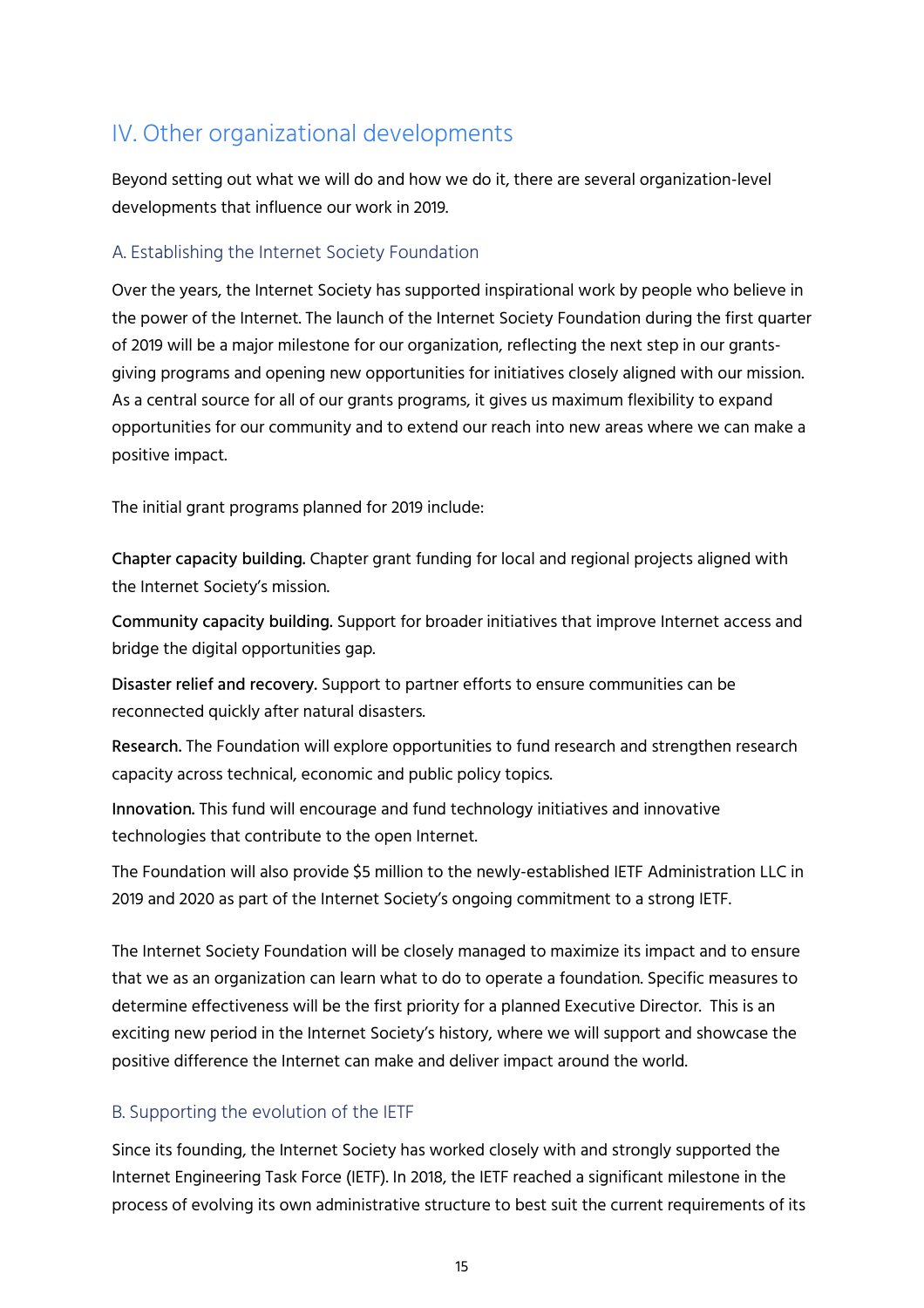work. After nearly two years of discussion about various options, the IETF community created the IETF Administration LLC (IETF LLC), a new legal entity, to meet its administrative support requirements. Formally, the IETF LLC is a disregarded entity and a supporting organization of the Internet Society.

In the more than three decades since it began, the IETF has evolved its administrative structure several times. The process that drove this latest evolution in its day-to-day operational and administrative practices embodied important core principles of the IETF: open and consensusbased processes and improvement based on lessons learned from experience (i.e. "running code"), while keeping firmly focused on an overarching mission to make the Internet work better. Similarly, the IETF LLC Board has already taken decisions that reflect these same principles, such as making its meetings open to observers and promptly publishing its minutes.

During the IETF community's discussions, the Internet Society expressed strong support for the process and, as the discussions concluded, for the direction the IETF decided to take. The Internet Society made financial commitments to support the process of exploring and defining a new administrative structure, as well as to the IETF going forward under the IETF LLC to ensure a strong start to the new organization. As part of this commitment the Internet Society has pledged \$5 million in funding, to be provided via the Internet Society Foundation, each year in 2019 and 2020.

This new administrative structure strengthens the foundation for an Internet built on open standards. Importantly, it will not change any aspect of the IETF's technical work or the Internet standards process, and it clarifies the relationship between the Internet Society and the IETF. The IETF and the Internet Society continue to be strongly aligned on key principles. Programmatically, the Internet Society initiatives related to the IETF, such as the Technical Fellows to the IETF and the Deploy360 Programme, will continue to support participation in the IETF and deployment of the standards created by the IETF.

#### C. Improving the Internet Society's operations

The Internet Society's internal operations were improved in 2017 and 2018. Growth in staff numbers and the wide availability of software as a service provides us with the opportunity to build on those improvements. In particular, improved financial control systems completing deployment in early 2019 mean that options that were not previously interesting may suddenly be valuable. Areas of particular interest are human resources systems, reporting on travel spending, and mechanisms by which employee expenses are better reported against budget categories. In 2019, these analyses will be undertaken and, when appropriate, new techniques or features will be implemented.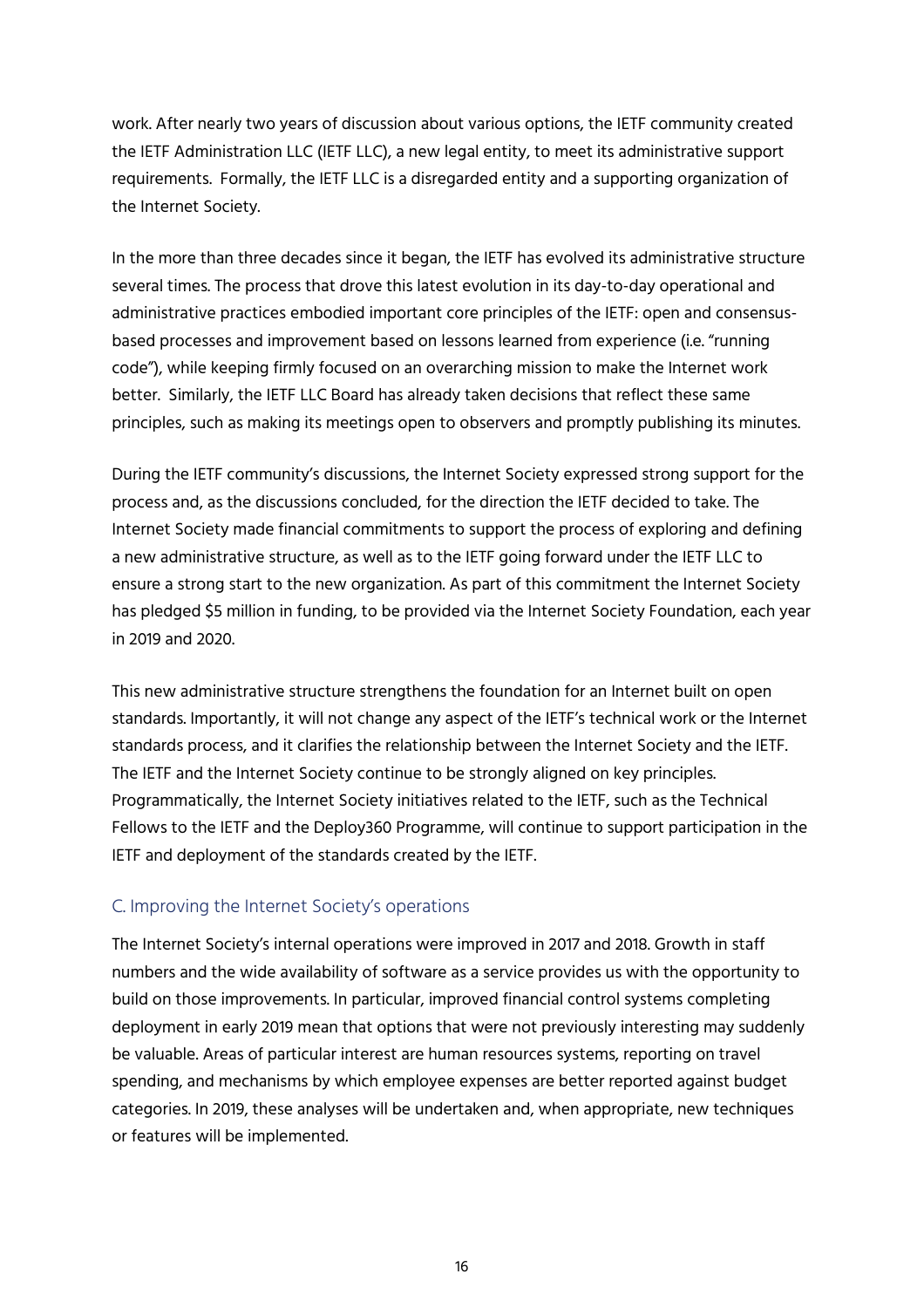The success of such initiatives will be evaluated in one of three ways. The best case is where the new initiative actually saves money or increases efficiency in the medium term (i.e. 3-5 years), and where there are transparency gains so that our community can better understand how the Internet Society spends the money it has. The second best case is where the new initiative does not save any money (or even costs slightly more), but transparency increases. The final case is where the new initiative only saves money or raises efficiency in the medium term (i.e. net reduced expenditure after 3-5 years). Any initiative that is not likely to yield one of these results will not be undertaken as part of this action plan.

Finally, in response to the ongoing evolution of the organization and the success of recent changes to the way we undertake our work, additional organizational changes are likely in 2019. These changes will be evaluated by how well they support the Internet Society in ensuring that the Internet is for everyone—particularly by strengthening the relationship among staff and our members and Chapters, or by allowing for more effective collaboration and communication throughout the organization.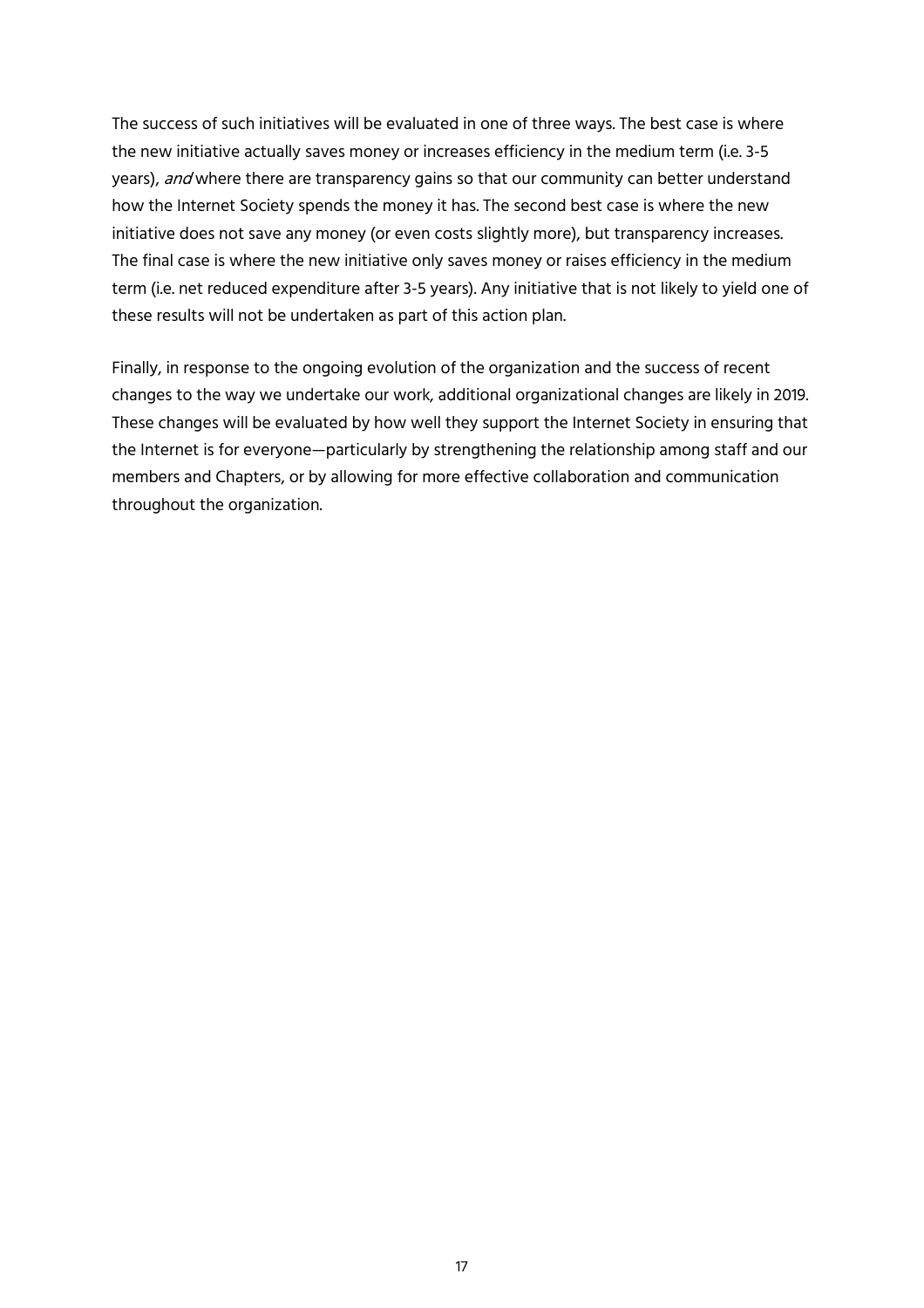## V. Financial Plan

Our 2019 Action Plan is supported by a Financial Plan that ensures the Internet Society remains fiscally strong and operates in the most effective manner as a charitable not-for-profit entity. The Financial Plan ensures that available resources are dedicated to achieving the greatest impact while the Action Plan tells us how to cause that impact. This year we have organized our financial plan based on the strategic focus areas and operational approaches that define what we will do and how we will approach our work in 2019.

| <b>Unrestricted Internet Society Revenues</b> | 2019 Budget |
|-----------------------------------------------|-------------|
| Memberships, Sponsorships, & Registrations    | \$1,940     |
| <b>Grants &amp; Contributions</b>             | 2,638       |
| Public Interest Registry Contribution         | 34,154      |
| <b>Total Unrestricted Revenues</b>            | \$38,732    |
| <b>Internet Society Expenses</b>              |             |
| <b>Strategic Focus Areas</b>                  |             |
| Connecting the World                          | \$2,313     |
| <b>Improving Technical Security</b>           | 1,175       |
| <b>Building Trust</b>                         | 1,528       |
| Shaping the Internet's Future                 | 850         |
| <b>Strategic Operations</b>                   |             |
| Fostering a Collaborative Approach            | 956         |
| <b>Building our Community</b>                 | 3,170       |
| Strengthening our Global Voice                | 1,725       |
| <b>Organization &amp; Operating Costs</b>     | 26,715      |
| <b>Board Governance</b>                       | 300         |
| <b>Total Internet Society Expenses</b>        | \$38,732    |
| <b>Net Surplus</b>                            | \$0         |
| Interest and Currency                         | 500         |
| <b>Net Unrestricted Surplus</b>               | \$500       |

#### Summary Statement of Activities (amounts in US\$000s)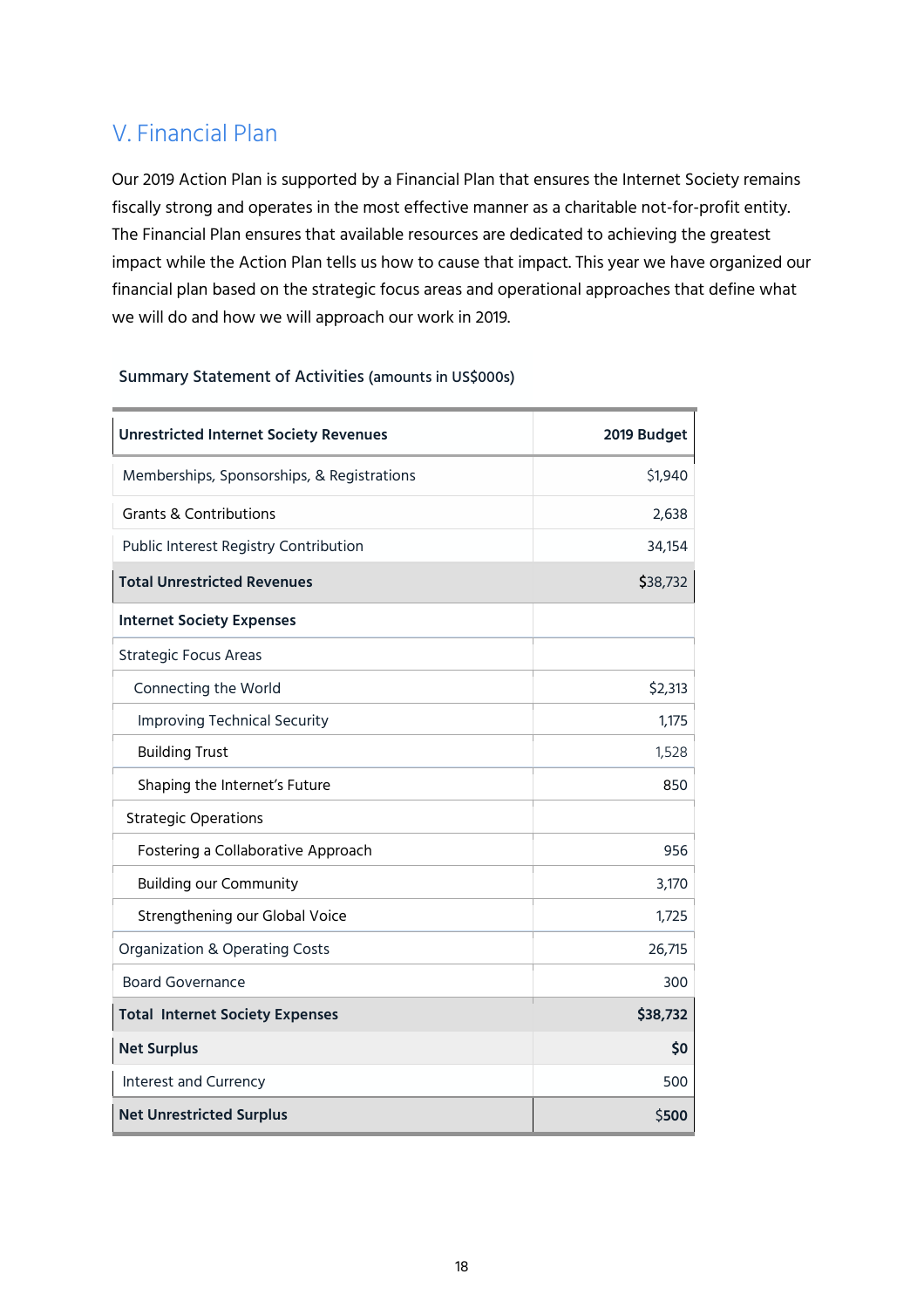#### 2019 Revenue Plan

Our 2019 Revenue Plan totals US\$38.7 million with the annual contribution from Public Interest Registry (PIR) decreasing in 2019 to US\$34.2 million. Internet Society-generated (non-PIR) revenues of US\$4.6 million are based on readily identifiable sources from members, sponsors, contributors, grantors, and meeting registrations. During 2019, our revenue generation will focus on building of Organization and Individual Members.

#### Projected Revenue By Source (amounts in US\$000s)

|                                             | 2019 Revenue Plan |
|---------------------------------------------|-------------------|
| Organization Membership & Individual Donors | \$1,330           |
| Event Sponsorship                           | 280               |
| <b>Event Registration</b>                   | 330               |
| Grants & Contributions                      | 2,638             |
| Total ISOC Generated Revenue                | \$4,578           |
| Public Interest Registry Contribution       | 34,154            |
| Total Revenue by Source                     | \$38,732          |